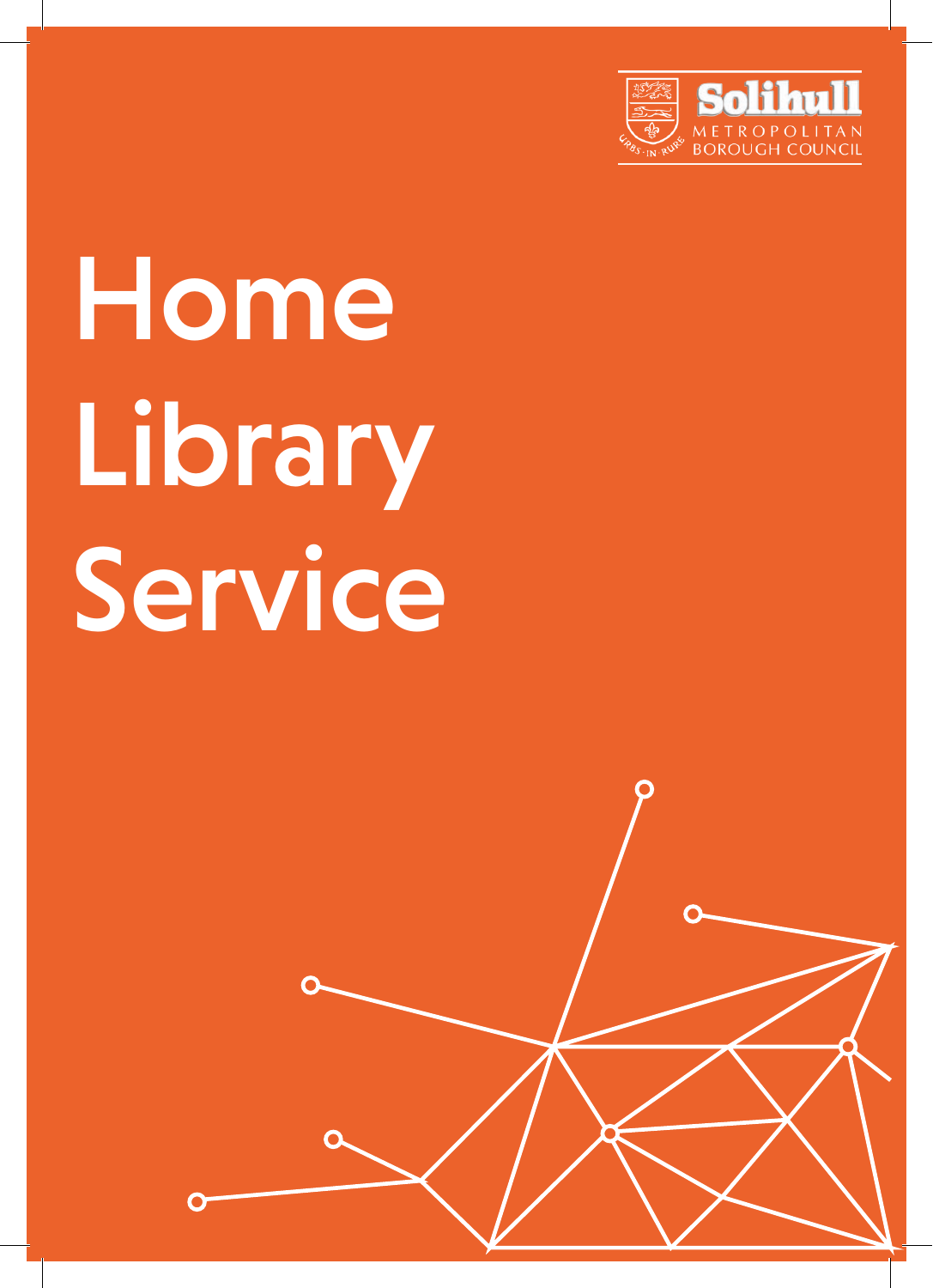### **What is the Home Library Service?**

If you are unable to get to your local library and don't have anyone who can visit on your behalf, the Home Library Service may be able to help.

You can use the service if you are unable to:

- Leave your home
- Travel to the library
- Gain easy access to the library
- Carry items to and from the library

The service means you can still borrow items from the library and we will bring them to you at home. Our aim is to provide better access to libraries for all sections of the community and improve the health and wellbeing of Solihull residents.

### **What can I borrow?**

You can borrow a wide range of books, many in large print, along with audio books on, CD and MP3 making the service fully accessible for those with sensory or learning disabilities. There are no restrictions on requests.

If you have an internet enabled device, for example a PC/laptop or tablet, you can also have 24/7 access to free online resources including eBooks, eNewspapers and eMagazines.

## **How much does it cost?**

The Home Library Service is free to use

## **Can I borrow a particular book? How often will I be visited?**

If you would like to request a particular book or books on a subject you are interested in, just ask the Home Library staff. We will do our best to get the item for you, however, some of the most popular items do have waiting lists and it may be sometime before you receive it.

Visits will normally take place every 4 weeks on the same day but you will always be told of any changes to your visit beforehand. Your need may be long term, seasonal or temporary – we will always try to accommodate your needs.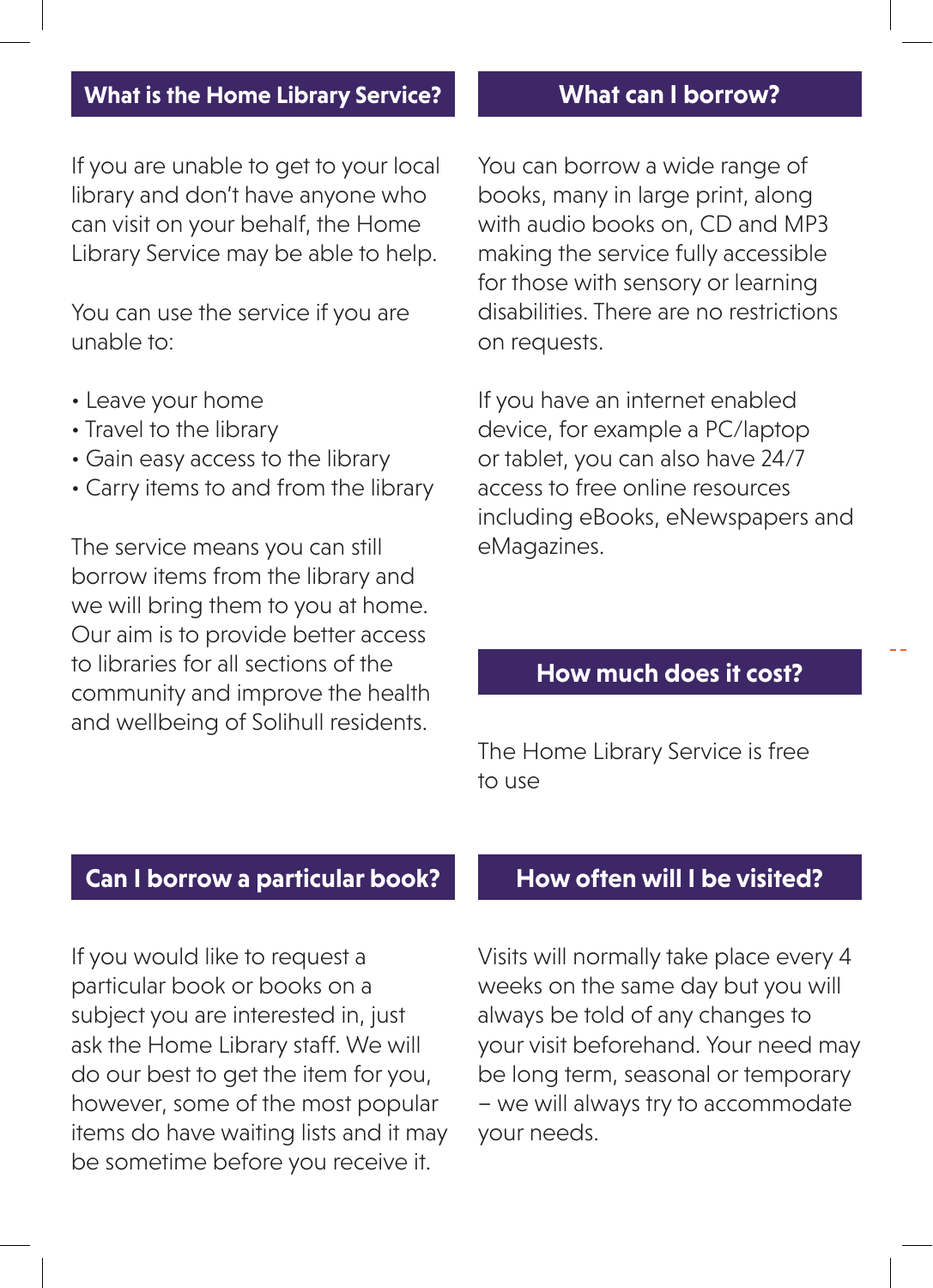### **What happens next?**

After making an enquiry, a member of the library team will contact you by phone to assess your individual needs and circumstances. They will explain how the service works and answer any questions you may have. They will also find out what sort of books you enjoy – this will help staff to choose items for you.

For more information: Tel: 0121 704 6947 Visit: www.solihull.gov.uk

To keep up-to-date with the latest Council news including about libraries, sign up to our Stay Connected service at www.solihull.gov.uk/stayconnected



# **How do I apply?**

If you are interested in using the Home Library Service or know someone who would benefit, you can fill in the form and return it to:

| <b>Home Library Service</b>      |  |
|----------------------------------|--|
| The Core Library                 |  |
| <b>Homer Road</b>                |  |
| Solihull                         |  |
| <b>B913RG</b>                    |  |
|                                  |  |
| Alternatively, you can phone the |  |
| Home Library Service on          |  |
| 0121 704 6947 or email           |  |
| libraryarts@solihull.gov.uk      |  |

Name: .........................................................